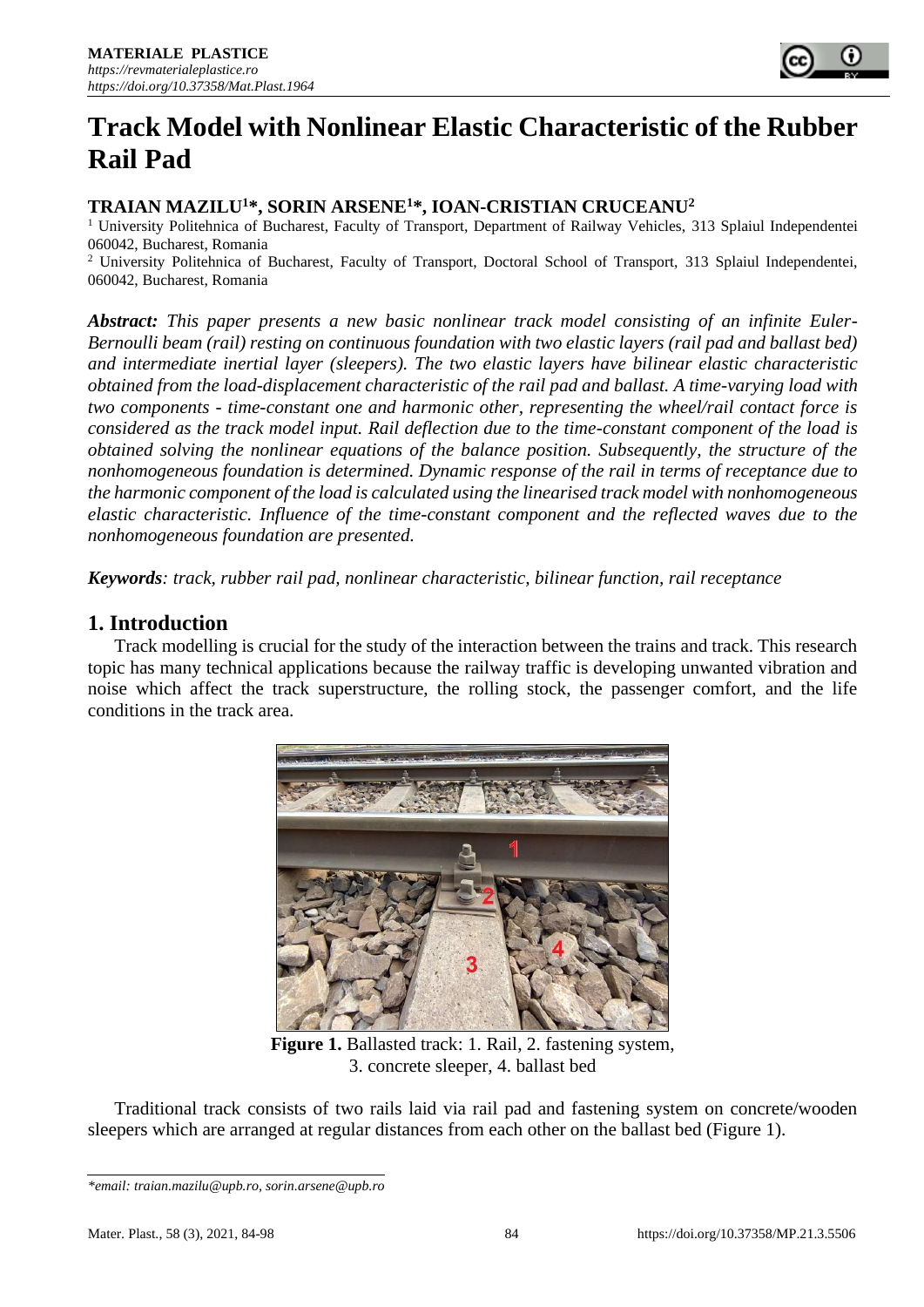

For the track modelling the most used methods are the analytical method, mode-superposition method, boundary element method, finite element method, and discrete element method. Analytical methods use two kinds of models for the rail, the Euler-Bernoulli beam [1] and Timoshenko beam model [2]. These methods allow to consider the track model of infinite length which is very convenient because the effect of the reflected waves by the model edges is removed. The mode-superposition method is an efficient tool to perform the time-domain analysis of the vehicle/track interaction [3]. Boundary element method is preferred when the rolling noise problem is investigated [4]. The finite element method is recommended to model the track at high frequency due to the possibilities of modelling the constructive details of the track, but this advantage comes with a cost in terms of time consuming and computer capacity [5]. The discrete element method allows to simulate the sophisticated dynamic behaviour of the stone components of the ballast bed [6].



**Figure 2.** Rail pad varieties: (a) of EPDM; (b) of TPE; (c) of EVA, after [8]

The rail pads play an important role in the wheel/rail dynamics because they are the closest elastic elements to the wheel/rail contact patch. The rail pads are assembled between the steel rails and sleepers to distribute the wheel/rail load over a large surface avoiding the resultant fatigue and shock stresses. Usually, the rail pads are made of rubber, ethylene propylene diene monomer (EPDM), thermoplastic polyester elastomer (TPE), high-density polyethylene (HDPE), and ethylene-vinyl acetate (EVA), as presented in Figure 2 [7, 8]. Such materials are well known in industry and these are extensively studied from many view points to solve various practical issues [9-14].

From mechanical viewpoint, the rail pad has nonlinear characteristics in both quasistatic behavior (load-deflection curve) and frequency response function as revealed in some research [8, 15-17].

The modelling of fastening systems, including the rail pad modelling has been extensively treated in papers like the references [18-21]. The main representation of the rail pad is the Kelvin-Voigt system which consists in a linear elastic element working in parallel with a viscous damper element [2]. This model can be applied in the analytical representation of the track. When the FEM is used to model the rails and sleepers, the rail pad should be modelled as a line of many discrete Kelvin-Voight systems or even as an area covered by such systems [18, 21]. Other approach regarding the rail pad modelling is represented by the fractional derivative model [20]. The nonlinearity of the elastic characteristic of the rail pad is introduced via polynomial functions [22].

In this paper, a new basic analytical model of the track based on the approximation of the nonlinear elastic characteristic of the rail pad using the bilinear functions is presented. Also, the nonlinear elastic characteristic of the ballast bed [8] is introduced via a bilinear function. Rail pad and ballast damping is considered as hysteretic damping. In short, track model consists of a beam (rail) resting on a continuous foundation with two elastic layers, both with bilinear elastic characteristic. The rail is under a time-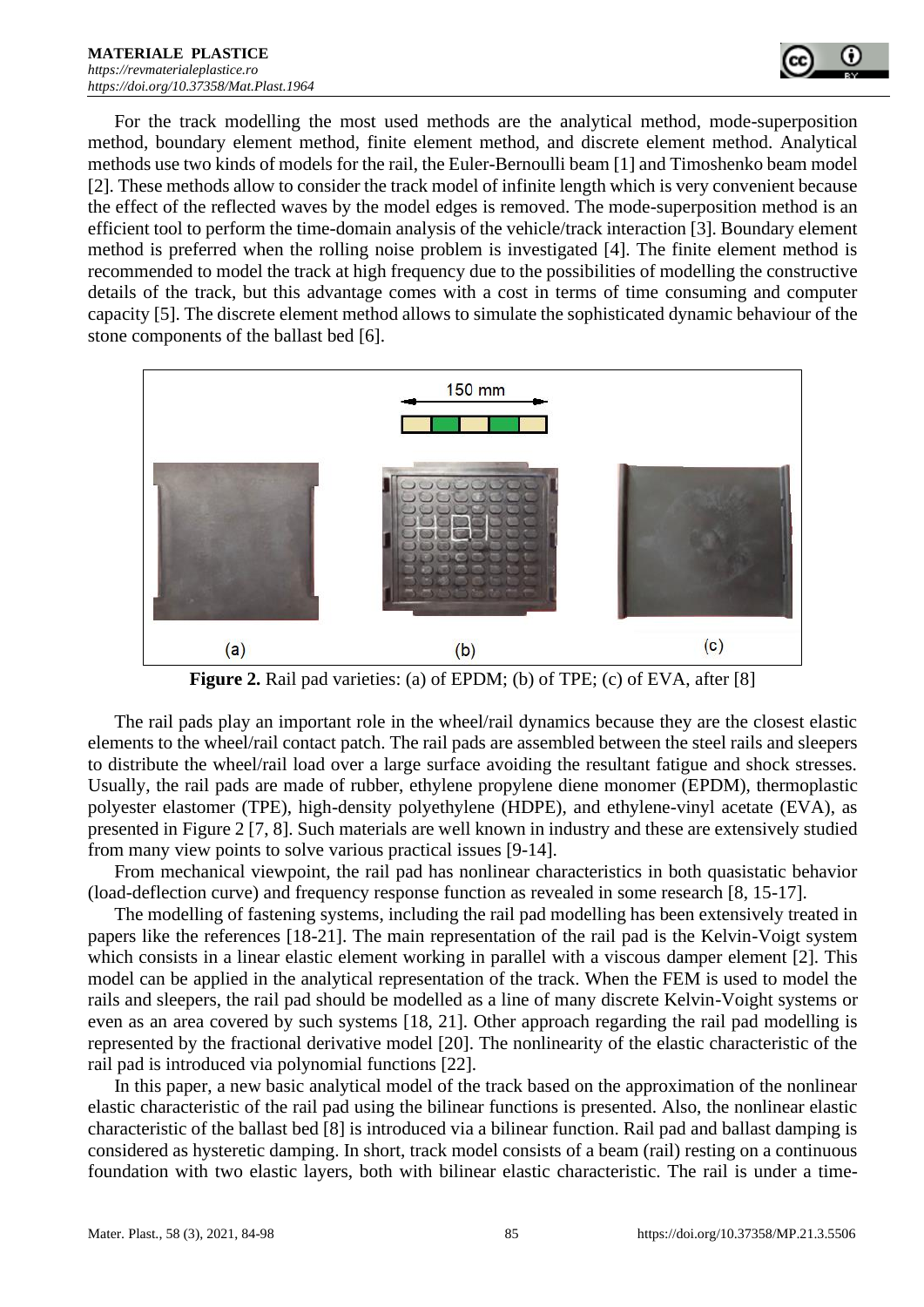

varying load with two components, one is time-constant, representing the static load of a vehicle per wheel, and other one is of harmonic type, corresponding to the dynamic component of the wheel/rail force. Rail response is split in two according to the two components of the time-varying load. Rail deflection due to the time-constant load is calculated using the nonlinear model of the track and then, the rail receptance is derived with the help of the linearized model with nonhomogeneous foundation.

# **2. Mechanical model of the track**

#### **2.1. Modelling of the elastic characteristic of rail rubber pad and ballast**

Figure 3 shows the nonlinear elastic characteristic of a rail rubber pad and ballast. Rail rubber pad is part of the K-type rail fastening system [23] and its elastic characteristic consists of the low (elastic) and upper (rigid) limit curves (Figure 3a). Force-deformation diagram of a particular rail rubber pad must be situated between the two limit curves to be proper for using. The mean elastic characteristic is also shown in Figure 3a, and this is taken as reference in the followings. When mounted on the track, the rail rubber pad is prestressed by 10 kN, and the deformation of 0 mm in the figure corresponds to the prestressed condition.



**Figure 3.** Elastic characteristic of the rail rubber pad and ballast: (a) Limit and mean curves of the elastic characteristic of the rail rubber pad for the K-type rail fastening system (after [23]); (b) ballast (after [15])



**Figure 4.** Bilinear approximation

Elastic characteristic of the ballast corresponds to a semi-sleeper and it is designed according to the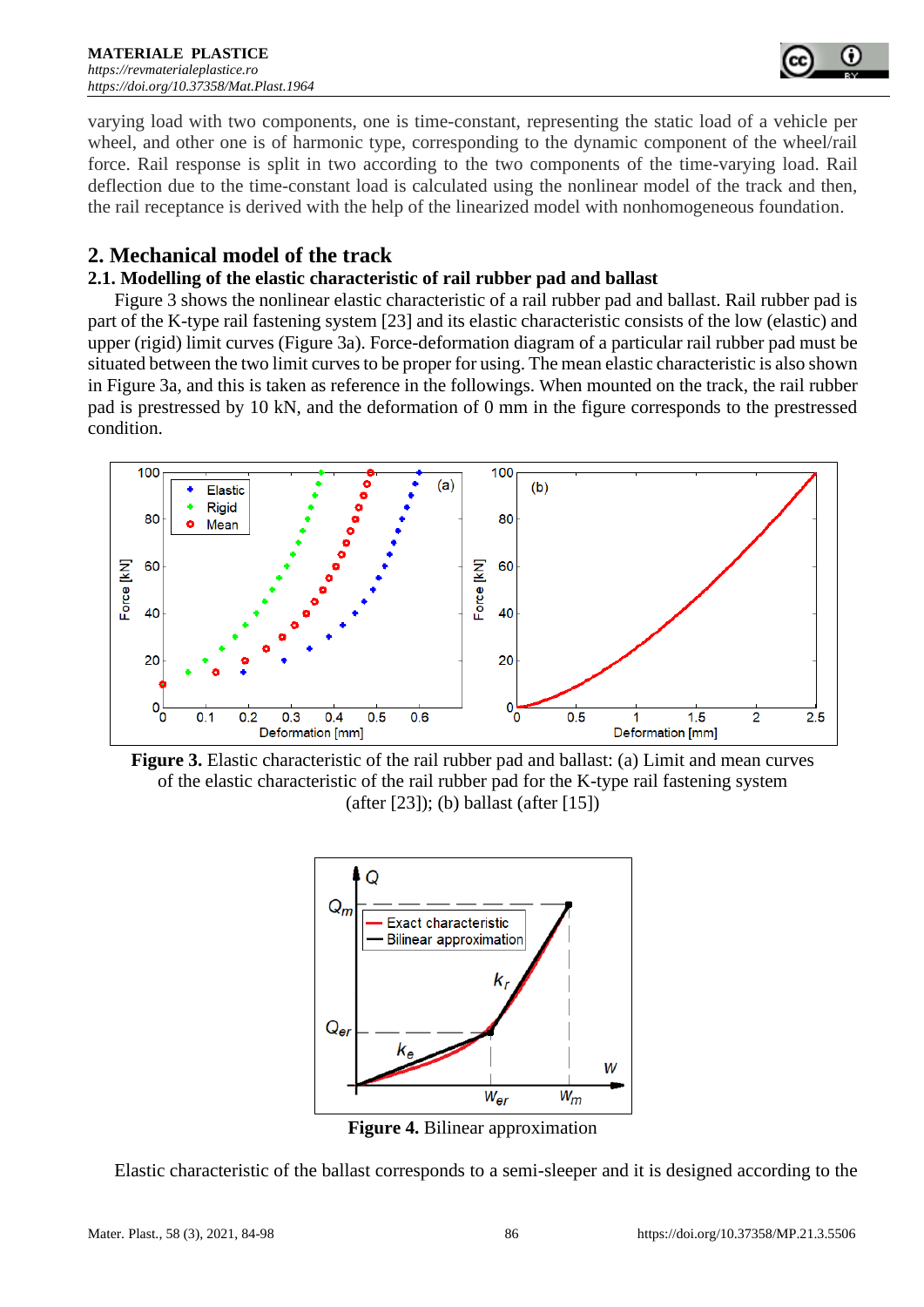following Hertzian formula recommended by Wu and Thomson [15].

$$
Q = C_H \delta^{3/2} \tag{1}
$$

where *Q* is the force, d – the deformation and  $C_H$  – the Hertzian constant;  $C_H = 800$  MN/m<sup>3/2</sup>.

These elastic characteristics could be included into the track model in a simplified form as two piecewise linear functions (bilinear approximation (Figure 4)).

$$
Q(w) = \begin{cases} k_e w & 0 \le w < w_{er} \\ Q_{er} + k_r (w - w_{er}) & w_{er} \le w \le w_m, \end{cases}
$$
 (2)

where  $k_e$  and  $k_r$  are the 'elastic' and 'rigid' elastic constants of the bilinear characteristic, ( $w_{er}$ ,  $Q_{er}$  = *kewer*) are the coordinates of the transition point from elastic to rigid portion of the bilinear characteristic, and  $(w_m, Q_m = Q_{er} + k_r(w_m - w_{er}))$  are the coordinates of the limit point of the bilinear characteristic.



**Figure. 5.** Bilinear approximation of the elastic characteristic of the rail rubber pad and ballast: (a)rail rubber pad; (b) ballast

Construction of the bilinear characteristic may be obtained using the least square method, which means that the sum of the squared residuals must be minimised. The residual is the difference between the value of the exact characteristic, and the value of the bilinear approximation.

Results of the applying of the least square method is displayed in Figure 5, where the exact characteristics of the rail rubber pad and ballast and their bilinear approximations can be traced for the static load of 40 kN. Starting from the discrete points of the rail rubber pad elastic characteristic, many other points have been obtained by spline interpolation and then, the bilinear approximation has been calculated (Figure 5a). The elastic characteristic of the ballast has analytical shape (Eq. 1) and this form has been used to obtain the bilinear approximation (Figure 5b). The elastic constants of the bilinear characteristic of the rail rubber pad are  $k_{e1} = 49.87$  kN/mm for the elastic portion and  $k_{r1} = 205.56$  kN/mm for the rigid portion; the transition point has the coordinates of  $w_{er1} = 0.239$  mm and  $Q_{er1} = 11.92$  kN. The elastic constants of the bilinear characteristic of the ballast are  $k_{e2}$  =17.19 kN/mm for the elastic portion and  $k_{r2}$  =39.34 kN/mm for the rigid portion; the coordinates of the transition point are  $w_{er2}$  = 0.605 mm and *Qer*<sup>2</sup> = 10.40 kN.

Errors introduced by the bilinear approximation does not exceed 6.9% for the rail rubber pad and 3.75% for the ballast. The RMS value of the errors is less than 3.0% for the rail rubber pad and 1.7 % for the ballast.

#### **2.1.2. Track model**

In this section, the track model depicted in Figure 6 is considered. The model is based on the symmetry property of the track with respect to the longitudinal axis, and due to that, only half of its structure is modelled. Influence of the spacing of the sleepers is neglected and, therefore, the model of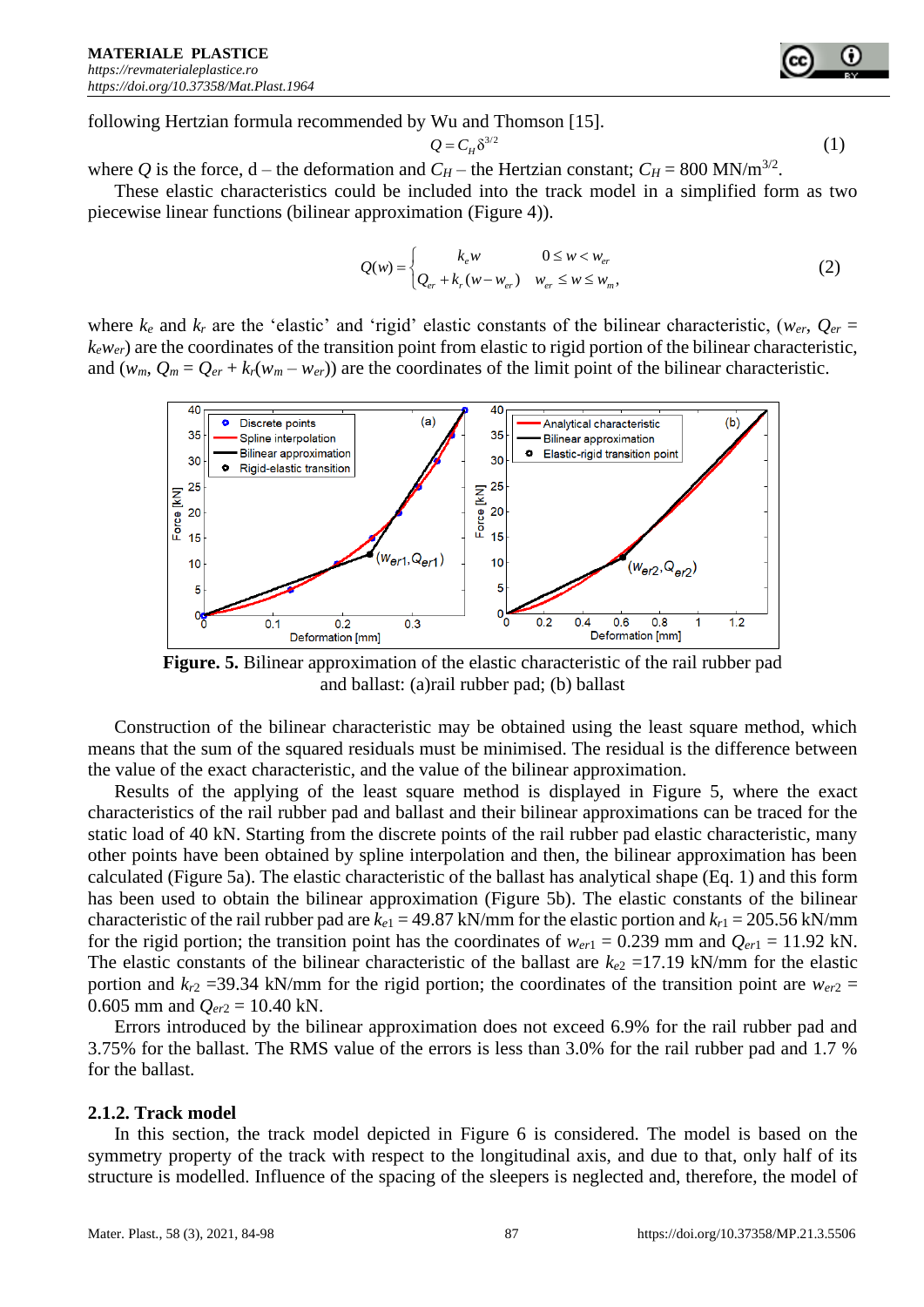

the track is reduced to a beam on a continuous foundation with two elastic layers. The first elastic layer under the beam shapes the elasticity of the rail pads, while the second elastic layer shapes the ballast.

The rail is assimilated with an infinite Euler-Bernoulli beam having constant section and whose linear mass is equal to the mass of the rail per unit length. The beam has the bending stiffness given by the moment of inertia of the cross section, *I*, and by the longitudinal modulus of elasticity of the material from which the rail is made, *E*. The internal friction in rail is neglected.



**Figure 6.** Track model: 1. Euler-Bernoulli beam - rail; 2. Winkler foundation with bilinear characteristic - rail rubber pad; 3. Inertial layer - sleepers; 4. Winkler foundation with bilinear characteristic - ballast; 5. Rigid base

The model of the rail pads is represented by Winkler foundation with bilinear characteristic and hysteretic damping. The elastic constants are  $k_{11}$  and  $k_{10}$ , and the loss factors are  $\eta_{11}$  and  $\eta_{10}$ . The stiffness jump occurs when the relative displacement between the rail and the sleepers is  $u_0 = w_{er1}$  and the elastic constant of the rail pad becomes  $k_{12} = k_{11} + k_{10}$ . Corresponding, the loss factor takes the value of  $\eta_{12} =$  $(k_{11} \eta_{11} + k_{10} \eta_{10})/k_{12}$ .

The elastic and damping characteristics of the ballast are shaped similarly to the case of the rail pads. The elastic constants are  $k_{21}$  and  $k_{20}$ , and the loss factors are  $h_{21}$  and  $h_{20}$  for ballast. The jump of stiffness occurs when the sleeper displacement is  $z_0 = w_{eV}$  and the elastic constant of the ballast is  $k_{22} = k_{21} + k_{20}$ and, the corresponding loss factor is  $\eta_{22} = (k_{21} \eta_{21} + k_{20} \eta_{20})/k_{22}$ .

The values of the elastic constants  $k_{ij}$  with  $i, j = 1, 2$  result from the above calculated stiffnesses of the rail pad and ballast divided to the sleeper bay, *d*,

$$
k_{11,12} = k_{e1,r1} / d
$$
  
\n
$$
k_{21,22} = k_{e2,r2} / d
$$
 (3)

The elastic constants *k*<sup>10</sup> and *k*<sup>20</sup> are introduced due to the coherence reason of the track model. Knowing the  $k_{11,12}$  and  $k_{21,22}$  elastic constants given by Eq 3, the values of the  $k_{10}$  and  $k_{20}$  elastic constants result.

The bilinear characteristic of each elastic layer can be designed in terms of the uniform load [N/m] versus displacement (Figure 7). Transition points of coordinates (*uo*, *q*10) for the rail pad and (*zo*, *q*20) are related by

$$
q_{10} = k_{11}u_o
$$
  
\n
$$
q_{20} = k_{21}z_o
$$
\n(4)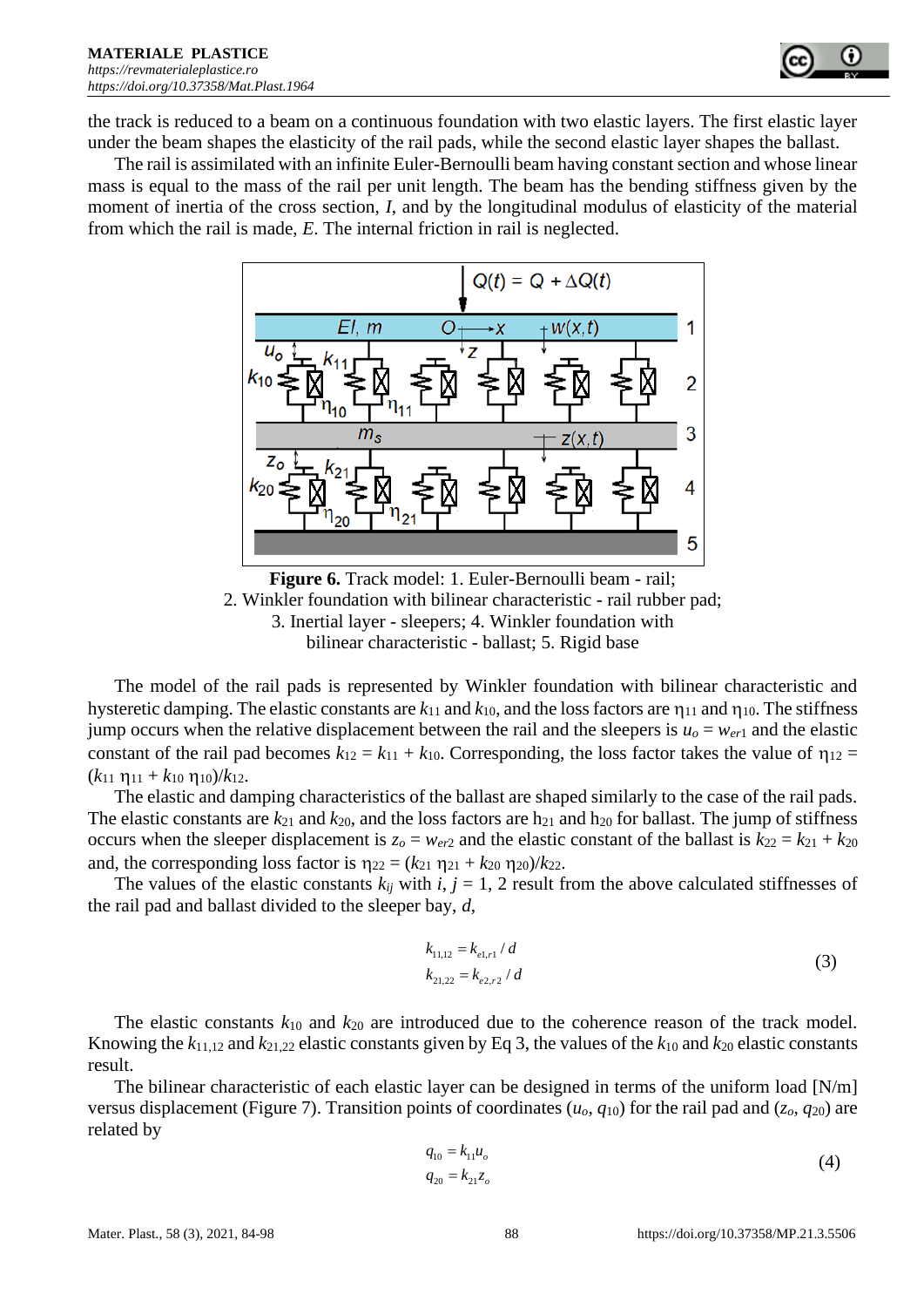

Next, corresponding to the results above, it considers that  $q_{10} > q_{20}$ .

According to this type of the track model, the sleepers are represented by an inertial layer that takes neither shear force nor bending moment. The mass per unit length of the inertial layer is calculated with the relation

$$
m_s = \frac{M_s}{2d},\tag{5}
$$

where  $M_s$  is the sleeper mass and  $d$  is the sleeper bay.



**Figure 7.** Bilinear characteristic of the elastic layers: (a) rail pad; (b) ballast

A force,  $O(t)$ , acts on the rail, which has a constant component,  $O$ , corresponding to the static load of the vehicle on a wheel and a harmonic component of amplitude much smaller than the magnitude of the static load and given frequency,  $\Delta Q(t)$ . The latter component corresponds to the dynamic wheel-rail contact force. It holds

$$
Q(t) = Q + \Delta Q(t). \tag{6}
$$

As the speed of trains is much slower than the speed of the propagation of the elastic waves through the track, the effect induced by the displacement of the force is neglected and, therefore, it assumes that the force has fixed support.

The origin of the reference system, *Oxz*, against which the movement of the beam and the inertial layer (of the sleepers) is studied, is in the neutral axis of the beam. The reference position is the position of the beam and the inertial layer under its own weight on the elastic foundation.

In a section *x*, the displacement of the beam is  $w(x, t)$ , and that of the inertial layer,  $z(x, t)$ . For simplicity, it is considered that the force acting on the beam has the support in the section of the origin of the reference system.

Given that the force *Q*(*t*) has two components, one static and the other dynamic, and the response of the beam and the inertial layer will have two components accordingly



**Figure 8.** Track under static load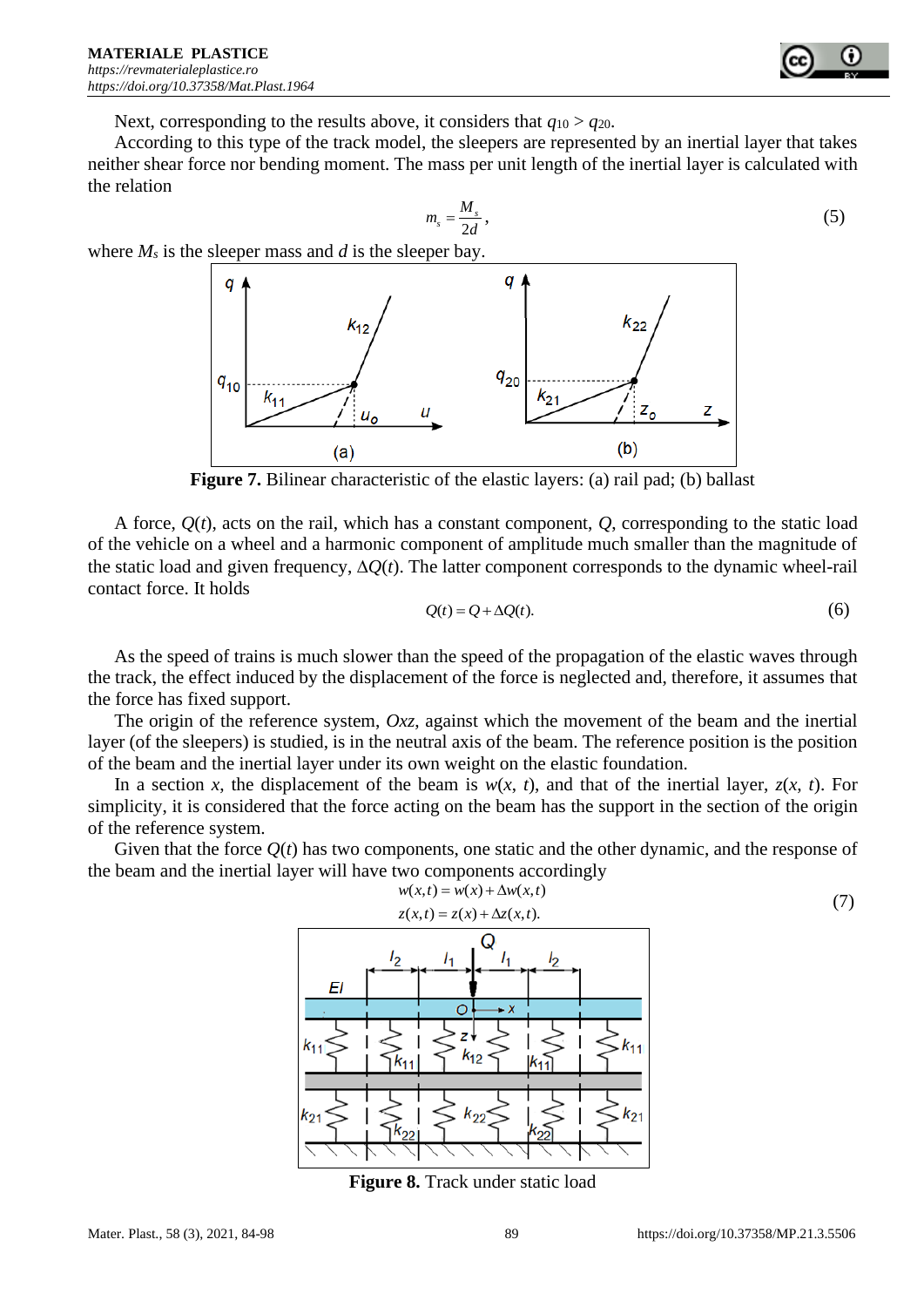The static components  $w(x)$  and  $z(x)$  can be calculated considering that only the static component of the force, Q, acts on the beam, while the dynamic components,  $\Delta w(x, t)$  and  $\Delta z(x, t)$ , result as an effect of the motion of the system under the action of the dynamic component of the force,  $\Delta Q(t)$ .

To find the balance position of the track under the static load *Q*, the nonlinear model of the track is used. Depending on the magnitude of the static load, three cases can be exposed: for small static load, the rail pad and ballast work on the elastic portion of their bilinear characteristics.

For medium values of the static load, the ballast works around the static load section on the rigid portion of the bilinear characteristic and on the elastic portion in rest; the rail pad works only on the elastic portion.

For high values of the static load (Figure 8), there is a region around the static load section of 2*l*<sup>1</sup> length, where both rail pad and ballast work on the rigid portion of their bilinear characteristics. Beyond this region, there is other region of *l*<sup>2</sup> length, where the ballast works on the rigid portion of its bilinear characteristic, meanwhile the rail pad works on the elastic portion. Further on, there is other region, the third, which expands to infinite, where both rail pad and ballast work on the elastic portion of the bilinear characteristics. Obviously, the track structure has the loading section as the centre of symmetry.

Next, the solution of the third case is shown because the fact that this case is usual. To this aim, the boundary condition method is applied.



Figure. 9. Explanatory for the determination of the equivalent elastic characteristic: (a) track loading; (b) equivalent elastic characteristic

First, the equivalent elastic characteristic of the track model is built up (Figure 9). This characteristic shows the evenly distributed load acting on the rail depending on its displacement. There are three branches with the stiffnesses  $k_1$ ,  $k_2$  and  $k_3$  and two transition points of coordinates ( $w_{12}$ ,  $q_{12}$ ) and ( $w_{23}$ , *q*23). First point corresponds to the point of transition in the ballast characteristic, and the second one corresponds to point of transition in the rail pad characteristic. It holds

$$
k_1 = \frac{k_{11}k_{21}}{k_{11} + k_{21}}, \quad k_2 = \frac{k_{11}k_{22}}{k_{11} + k_{22}}, \quad k_3 = \frac{k_{12}k_{22}}{k_{12} + k_{22}},
$$
  

$$
q_{12} = q_{20}, \quad q_{23} = q_{10}.
$$
 (8)

The rail and sleeper displacement for the two transition points can be calculated using the equations

$$
w_{12} = z_o \left( 1 + \frac{k_{21}}{k_{11}} \right), \quad w_{23} = u_o \left( 1 + \frac{k_{11}}{k_{22}} \right) + z_o \left( 1 - \frac{k_{21}}{k_{22}} \right),
$$
  

$$
z_{12} = z_o, \quad z_{23} = u_o \frac{k_{11}}{k_{22}} + z_o \left( 1 - \frac{k_{21}}{k_{22}} \right).
$$
 (9)

In the following, only half of the track model is considered due to the symmetry (Figure 10). Inserting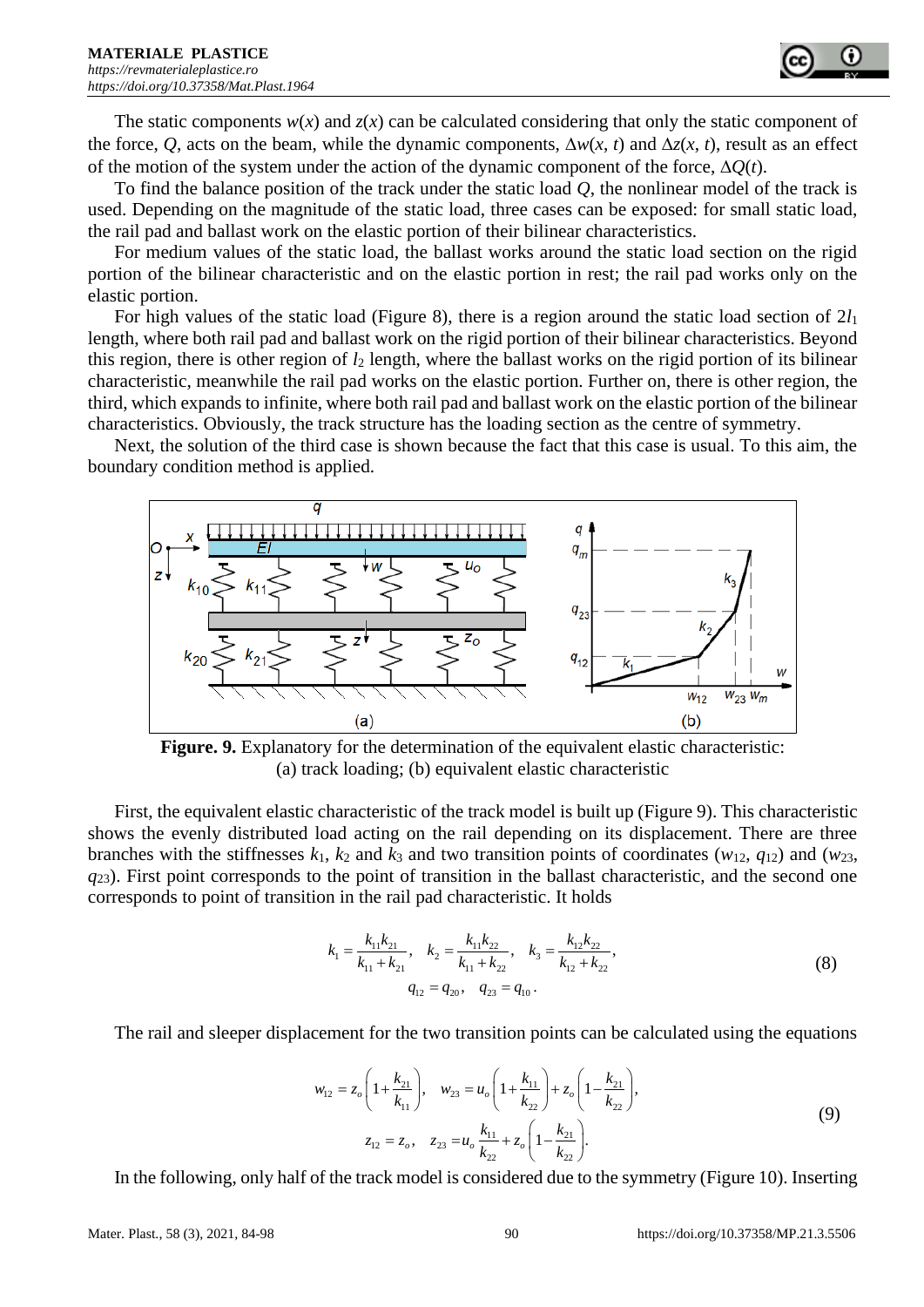the  $O_i x_i z_i$  reference systems and the rail displacements  $w_i(x_i)$  with  $i = 1 - 3$ , the following equations describe the rail equilibrium under the static load

$$
\frac{d^4 w(x_i)}{dx_i^4} + 4\alpha_i^4 w(x_i) = 0
$$
\n(10)

۰

where:

$$
0 \le x \le l_1, \quad 0 \le x_2 \le l_2, \quad 0 \le x_3, \quad \alpha_i^4 = \frac{k_i}{4EI}.
$$
 (11)



Figure 10. Scheme for calculation of the balance position of the rail under the static load

Subsequent equations can be written (for  $x > 0$ )

$$
w(x) = \begin{cases} w_{12} \left( 1 - \frac{k_1}{k_2} \right) + u_o \frac{k_{11}}{k_2} + w_3(x_3) & x = x_3 \\ w_{12} \left( 1 - \frac{k_1}{k_2} \right) + w_2(x_2) & x = x_2 + l_1 \\ w_1(x_1) & x = x_1 + l_1 + l_2 \end{cases}
$$
 (12)

The boundary conditions must be fulfilled

- at  $x_3 = 0$ , the slope is zero and the shear force is  $-Q/2$ 

$$
\frac{dw_3(0)}{dx_3} = 0, \quad \frac{d^3w_3(0)}{dx_3^3} = \frac{Q}{2EI}
$$
\n(13)

- at 
$$
x_3 = l_1
$$
 and  $x_2 = 0$ , the continuity conditions  
\n
$$
w_3(l_1) = w_{23} - w_{12} \left( 1 - \frac{k_1}{k_2} \right) - u_o \frac{k_{11}}{k_2} \quad w_2(0) = w_{23} - w_{12} \left( 1 - \frac{k_1}{k_2} \right), \quad \frac{d^n w_3(l_1)}{dx_3^n} = \frac{d^n w_2(0)}{dx_2^n} \quad n = 1 \div 3.
$$
\n(14)

- at  $x_2 = l_2$  and  $x_1=0$ , the continuity conditions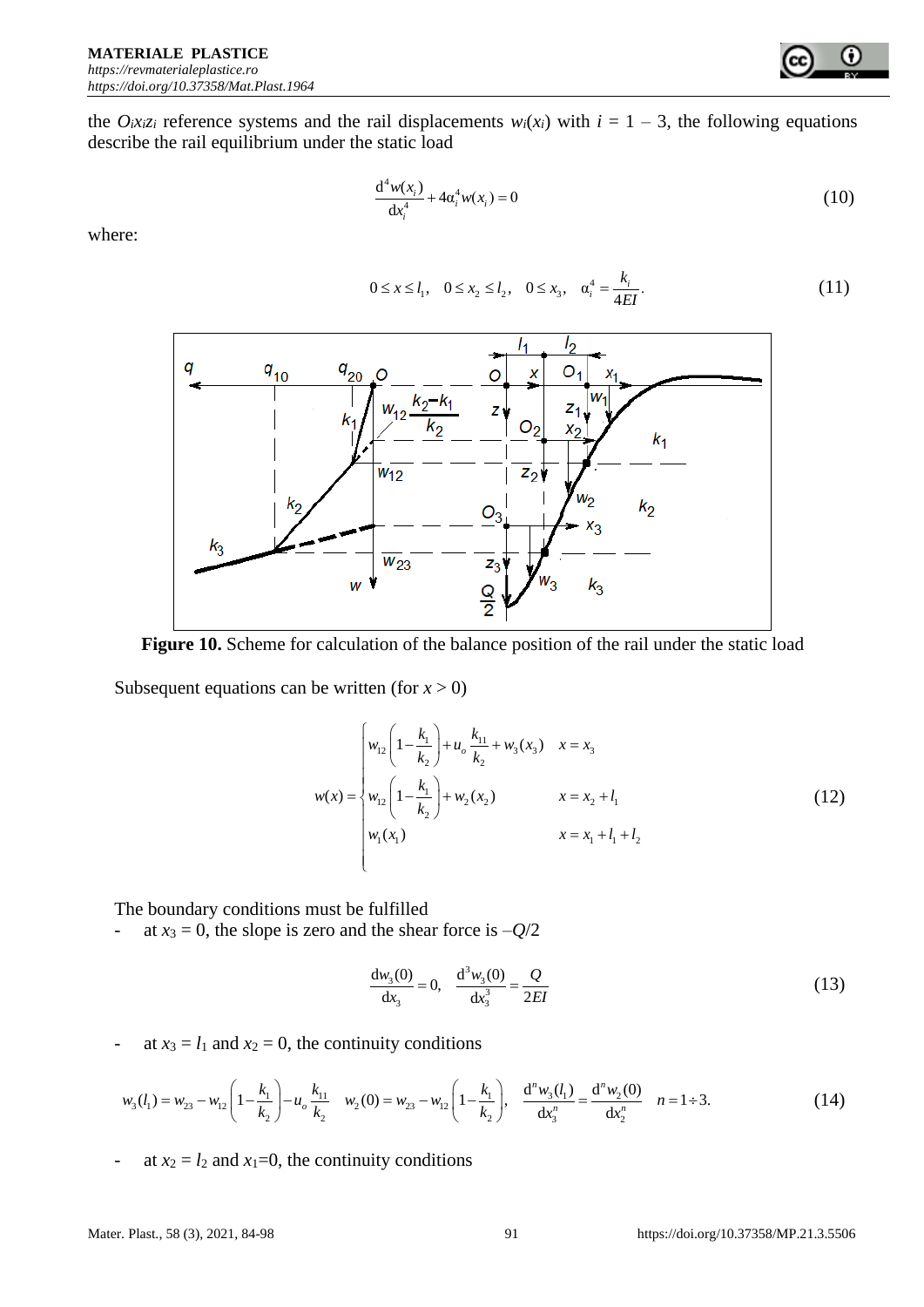

for  $x_1 \rightarrow \infty$ , displacement vanishes

$$
\lim_{x_1 \to \infty} w_1(x_1) = 0. \tag{16}
$$

Rail displacement can be described by the equations

$$
\begin{aligned}\n\text{tan be described by the equations} \\
w_3(x_3) &= e^{-\alpha_3 x_3} \left( A_1 \cos \alpha_3 x_3 + A_2 \sin \alpha_3 x_3 \right) + e^{\alpha_3 x_3} \left( A_3 \cos \alpha_3 x_3 + A_4 \sin \alpha_3 x_3 \right) \\
w_2(x_2) &= e^{-\alpha_2 x_2} \left( A_5 \cos \alpha_2 x_2 + A_6 \sin \alpha_2 x_2 \right) + e^{\alpha_2 x_2} \left( A_7 \cos \alpha_2 x_2 + A_8 \sin \alpha_2 x_2 \right) \\
w_1(x_1) &= e^{-\alpha_1 x_1} \left( w_{12} \cos \alpha_1 x_1 + A_9 \sin \alpha_1 x_1 \right).\n\end{aligned}\n\tag{17}
$$

Inserting Eqs. (17) in the boundary conditions, a set of 11 nonlinear equations results with the unknowns  $A_i$ , where  $i = 1 \div 9$  and  $l_1$  and  $l_2$ . Solution can be obtained using the Newton-Raphson method.



**Figure 11.** Track under dynamic load - linearised model with non-homogenous foundation (LMNHF)

Knowing the distances  $l_1$  and  $l_2$ , the rail response to the dynamic component  $DQ(t)$  can be calculated in terms of the receptance. To this aim, the linearised model with non-homogenous foundation of the track (LMNHF) is used (Figure 11). This model is obtained by linearizing the nonlinear model around the equilibrium position under static load by neglecting the effect of vibration around the transition sections positioned at  $x = \pm l_1$  and  $x = \pm (l_1 + l_2)$ .

Equations of motion written for the harmonic steady-state behaviour of the w angular frequency are

$$
w_5(l_3) = w_{15} \frac{k_1}{k_2} \quad w_1(0) = w_{15}, \quad \frac{d^2w_5(l_3)}{dt_3^2} = \frac{d^2w_1(0)}{dt_1^2} = 1+3.
$$
\n
$$
15
$$
\nFor  $x_1 \rightarrow \infty$ , displacement vanishes

\n
$$
\lim_{x_2 \to \infty} w_1(x_1) = 0.
$$
\n16

\nReal displacement can be described by the equations

\n
$$
w_2(x_2) = e^{-x_2x_2} (A_1 \cos \alpha_2 x_2 + A_2 \sin \alpha_2 x_2) + e^{x_2x_2} (A_1 \cos \alpha_2 x_2 + A_2 \sin \alpha_2 x_2)
$$
\n
$$
w_2(x_3) = e^{-x_2x_2} (A_2 \cos \alpha_2 x_3 + A_2 \sin \alpha_2 x_2) + e^{x_2x_2} (A_1 \cos \alpha_2 x_3 + A_2 \sin \alpha_2 x_2)
$$
\nInserting Eqs. (17) in the boundary conditions, a set of 11 nonlinear equations results with the unknowns A, where  $i = 1 \div 9$  and  $l_1$  and  $l_2$ . Solution can be obtained using the Newton-Raphson method

\n
$$
\frac{1}{m_1 \cdot \frac{1}{m_1 \cdot \frac{1}{m_1 \cdot \frac{1}{m_1 \cdot \frac{1}{m_1 \cdot \frac{1}{m_1 \cdot \frac{1}{m_1 \cdot \frac{1}{m_1 \cdot \frac{1}{m_1 \cdot \frac{1}{m_1 \cdot \frac{1}{m_1 \cdot \frac{1}{m_1 \cdot \frac{1}{m_1 \cdot \frac{1}{m_1 \cdot \frac{1}{m_1 \cdot \frac{1}{m_1 \cdot \frac{1}{m_1 \cdot \frac{1}{m_1 \cdot \frac{1}{m_1 \cdot \frac{1}{m_1 \cdot \frac{1}{m_1 \cdot \frac{1}{m_1 \cdot \frac{1}{m_1 \cdot \frac{1}{m_1 \cdot \frac{1}{m_1 \cdot \frac{1}{m_1 \cdot \frac{1}{m_1 \cdot \frac{1}{m_1 \cdot \frac{1}{m_1 \cdot \frac{1}{m_1 \cdot \frac{1}{m_1 \cdot \frac{1}{m_1
$$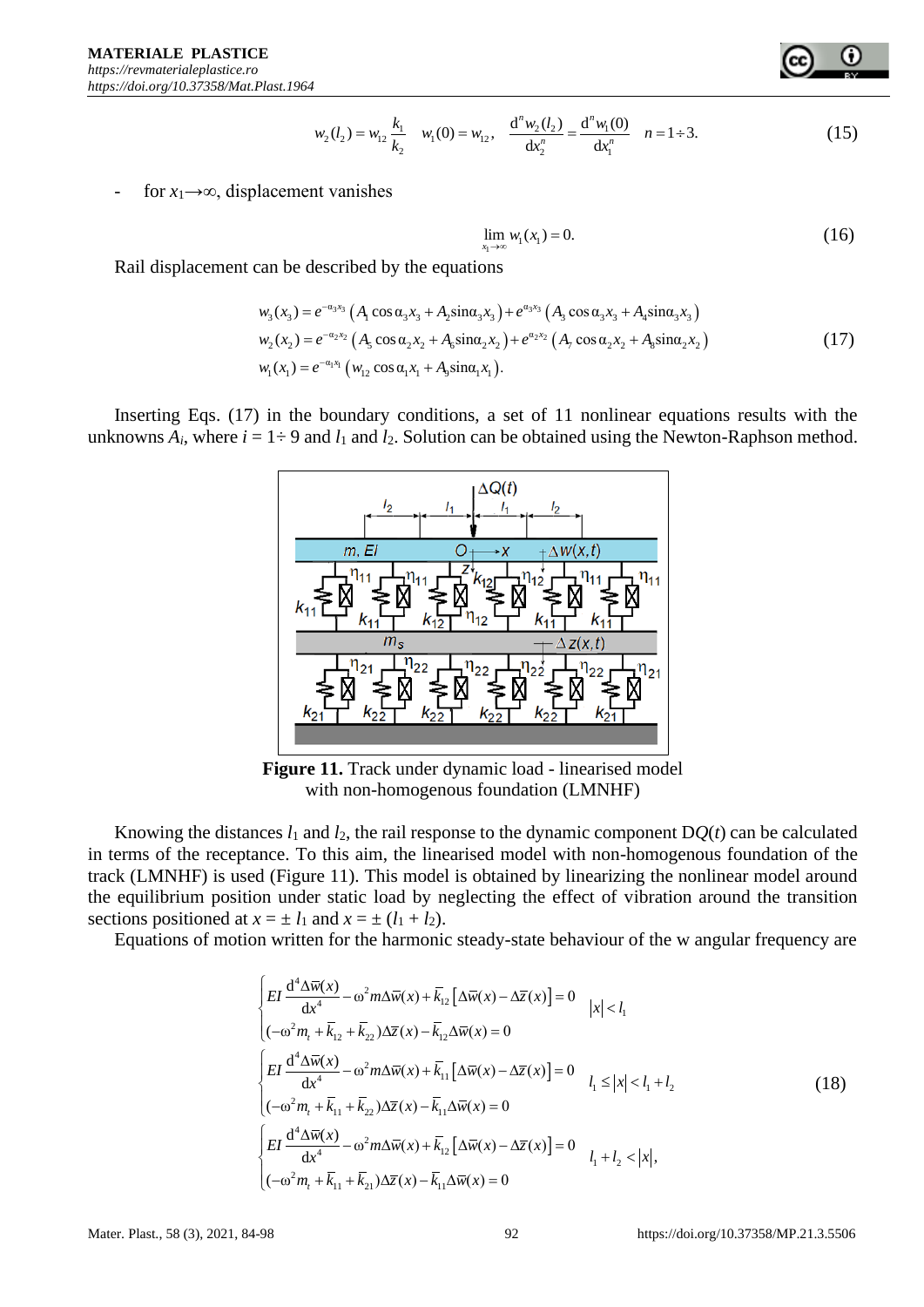where  $\Delta \bar{w}(x)$  and  $\Delta \bar{z}(x)$  are the complex amplitudes for rail and sleeper layer displacements, and  $\bar{k}_{pr} = k_{pr} (1 + i \eta_{pr})$  with  $i^2 = -1$  and p,  $r = 1, 2$ .

The complex amplitude associated to the rail displacement has the following forms depending on 
$$
x
$$
  
\n
$$
\Delta \overline{w}(x) = B_1 e^{-(a_{1,3} - ia_{2,3})x} + A_2 e^{-(a_{2,3} + ia_{1,3})x} + A_3 e^{(a_{1,3} - ia_{2,3})x} + A_4 e^{(a_{2,3} + ia_{1,3})x} |x| < l_1
$$
\n
$$
\Delta \overline{w}(x) = A_5 e^{-(a_{1,2} - ia_{2,2})x} + A_6 e^{-(a_{2,2} + ia_{1,2})x} + A_7 e^{(a_{1,2} - ia_{2,2})x} + A_8 e^{(a_{2,2} + ia_{1,2})x} l_1 \le |x| < l_1 + l_2
$$
\n
$$
\Delta \overline{w}(x) = A_7 e^{-(a_{1,1} - ia_{2,1})x} + A_8 e^{-(a_{2,1} + ia_{1,1})x} l_1 + l_2 < |x|,
$$
\n(19)

where

$$
\begin{aligned}\n\text{here} \\
\lambda_{1,3,n} &= \pm (a_{1,n} - ia_{2,n}), \quad \lambda_{2,4,n} = \pm (a_{2,n} + ia_{1,n}) \\
n &= 1 \div 3\n\end{aligned} \tag{20}
$$

are the eigenvalues of the three differential equations (18).

The complex amplitude of the rail displacement must verify the boundary conditions

- at  $x = 0$ , the symmetry condition and the amplitude of the shear force is  $\Delta \overline{Q}$ 

$$
\frac{d\Delta \bar{w}(0)}{dx} = 0, \quad \frac{d^3 \Delta \bar{w}(0)}{dx_3^3} = \frac{\Delta \bar{Q}}{2EI}
$$
(21)

at 
$$
x = l_1
$$
 and  $x = l_1 + l_2$ , the continuity conditions  
\n
$$
\frac{d^n \Delta \overline{w}(l_1 - 0)}{dx^n} = \frac{d^n \Delta \overline{w}(l_1 + 0)}{dx^n}, \quad \frac{d^n \Delta \overline{w}(l_1 + l_2 - 0)}{dx^n} = \frac{d^n \Delta \overline{w}(l_1 + l_2 + 0)}{dx^n} \quad n = 0 \div 3.
$$
\n(22)  
\nInserting Eqs. (19) in the boundary conditions (21, 22), a set of 10 linear equations results with the

unknowns  $B_i$ , where  $i = 1\div 10$ . Solution to this system can be obtained numerically for any angular frequency  $\omega$  and then, the complex amplitude of the rail emerges from Eqs. (19).

Finally, the rail receptance results

$$
\bar{H}(x,\omega) = \frac{\Delta \bar{Q}}{\Delta \bar{w}(x,\omega)}.
$$
\n(23)



**Figure 12.** Linear model with homogeneous foundation (LMHF)

For comparison, an equivalent linear model with homogeneous foundation (equivalent LMHF) has been derived using the results from the rail and sleeper deflection under static load (Figure 12). The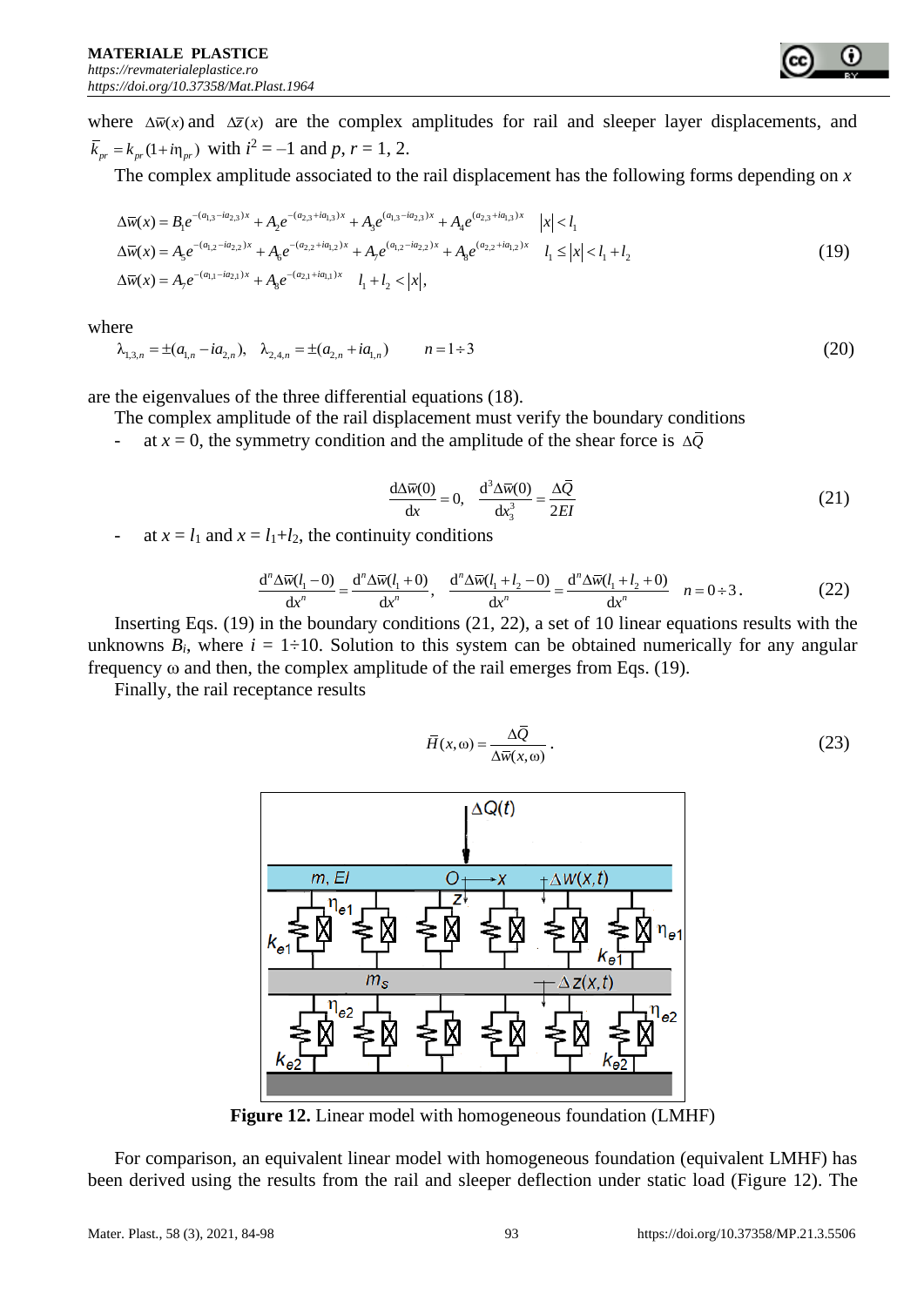stiffness of the two elastic layers of the model is calculated using the equations

$$
k_{1e} = \frac{w_0}{w_0 - z_0} k_e, \quad k_{2e} = \frac{w_0}{z_0} k_e,
$$
 (24)

where *w*<sub>0</sub> and *z*<sub>0</sub> are the rail and sleeper deflection in acting section obtained from the nonlinear model, and *k<sup>e</sup>* is the equivalent stiffness

$$
k_e = \frac{k_{1e}k_{2e}}{k_{1e} + k_{2e}} = \frac{Q}{4w_o} \sqrt[3]{\frac{Q}{w_o EI}}.
$$
\n(25)

Similar, taking  $k_{e1} = k_{12}$  and  $k_{e2} = k_{22}$ , the linear model with homogeneous foundation with 'rigidrigid' stiffness of the two elastic layers ('rigid-rigid' LMHF) can be used as comparison.

### **3. Results and discussions**

In this section, the track model with bilinear characteristic for the rail pad and ballast is applied to bring in light the effect of the bilinear characteristics upon the dynamic response of the rail. The parameters for the track model are presented in Table 1.

|                            |                  |                                     | Model        |              |
|----------------------------|------------------|-------------------------------------|--------------|--------------|
| <b>Parameter</b>           | Symbol           | Value                               | LMNHF        | <b>LMHF</b>  |
| Rail linear mass           | $\boldsymbol{m}$ | $60 \text{ kg/m}$                   | $\mathbf X$  | $\mathbf X$  |
| Young's module             | E                | 210 GPa                             | $\mathbf X$  | $\mathbf X$  |
| Moment of inertia          |                  | $3055 \cdot 10^{-8}$ m <sup>4</sup> | X            | X            |
| Bending stiffness          | EI               | 6.1455 MPa                          | $\mathbf X$  | $\mathbf X$  |
| Sleeper mass               | $M_t$            | $268 \text{ kg}$                    | $\mathbf{X}$ | $\mathbf{X}$ |
| Sleeper bay                | $\overline{d}$   | $0.577 \text{ m}$                   | $\mathbf{X}$ | $\mathbf{X}$ |
| Sleeper linear mass (half) | $m_t$            | $232$ kg/m                          | X            | $\mathbf X$  |
|                            | $k_{11}$         | 86.46 MN/m <sup>2</sup>             | $\mathbf{X}$ | $\mathbf{X}$ |
| Rail pad stiffness         | $k_{12}$         | 356.26 MN/m <sup>2</sup>            | $\mathbf{X}$ | $\mathbf{X}$ |
|                            | $k_{1e}$         | $151.05$ MN/m <sup>2</sup>          |              | X            |
| Rail pad loss factor       | $\eta_{11}$      | 0.25                                | $\mathbf X$  | $\mathbf X$  |
|                            | $\eta$ 12        | 0.25                                | $\mathbf{X}$ |              |
|                            | $k_{21}$         | 29.79 MN/ $m^2$                     | $\mathbf{X}$ |              |
| <b>Ballast stiffness</b>   | $k_{22}$         | $68.18$ MN/m <sup>2</sup>           | $\mathbf X$  |              |
|                            | $k_{2e}$         | 42.98 MN/ $m^2$                     |              | X            |
| <b>Ballast loss factor</b> | $\eta_{21}$      | 1.0                                 | $\mathbf{X}$ | $\mathbf{X}$ |
|                            | $\eta_{22}$      | 1.0                                 | $\mathbf X$  |              |
| Static load                | $\varrho$        | 100 kN                              | $\mathbf{X}$ | X            |
| Distance                   | $l_1$            | $0.922 \text{ m}$                   | $\mathbf X$  |              |
|                            | $l_1 + l_2$      | $0.992 \text{ m}$                   | $\mathbf{X}$ |              |





**Figure 13.** Track deflection under static load of 100 kN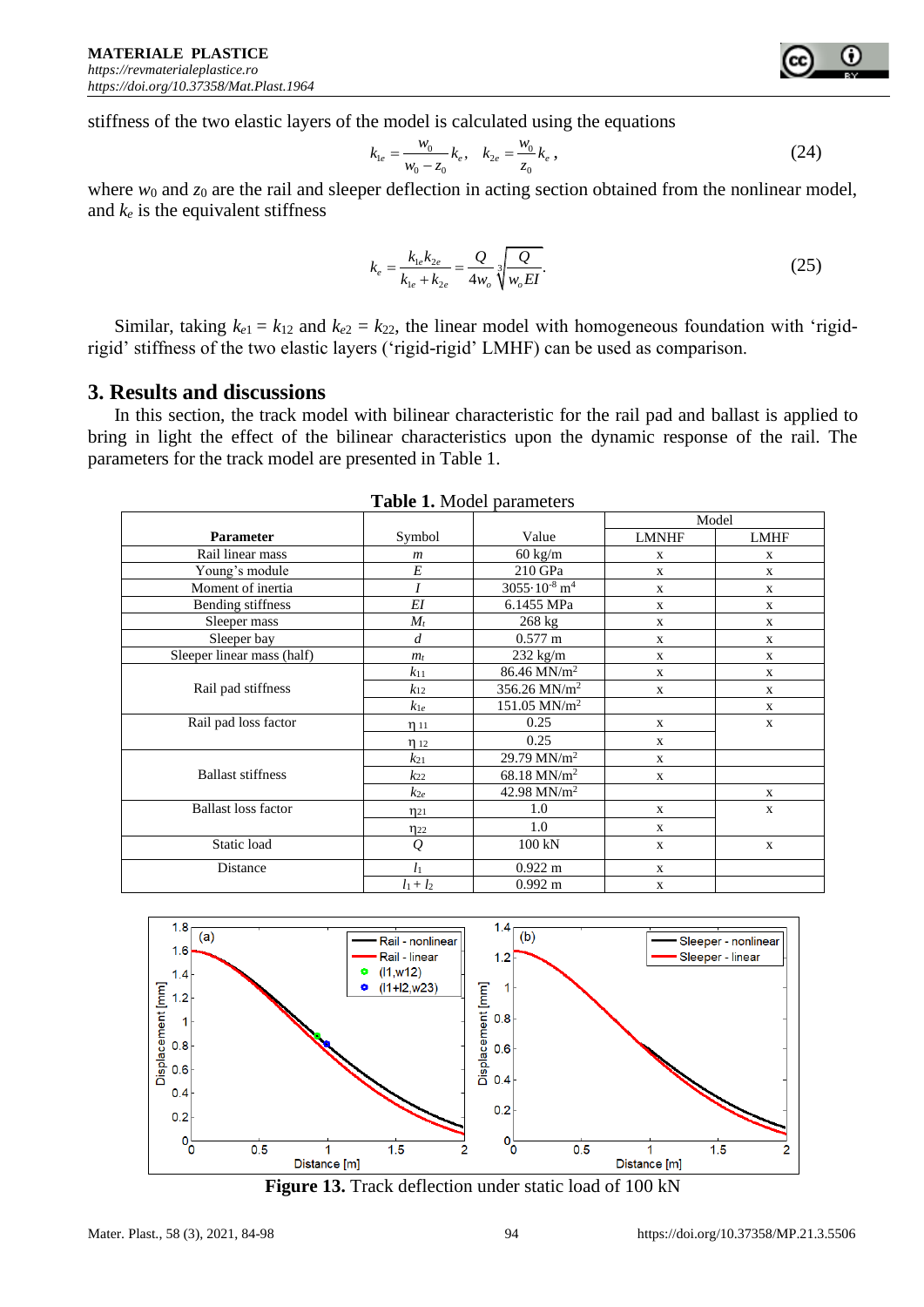

Figure 13 shows the rail and sleepers deflection along the track due to the static load of 100 kN calculated with the nonlinear model and equivalent linear model with homogeneous foundation. First, the displacement of the rail is greater than the displacement of the sleepers, aspect which is justified by the effect of the elasticity of the rail pad. The curve showing the rail displacement calculated according to the nonlinear model shows the transition points first, in the rail pad characteristic and then, in the ballast characteristic. The results obtained with the two types of models are very close in the vicinity of the section in which the static force acts and then some differences appear. Thus, it is found that the displacement the rail and the sleepers along the track are smaller in the case of the equivalent linear model with homogeneous elastic characteristic. Consequently, it shows that this model overestimates the stiffness of the track.



**Figure 14.** Rail receptance  $(Q = 100 \text{ kN})$ : (a) undamped; (b) damped

Figure 14 presents the rail receptance for undamped (Figure14a) and damped (Figure 14b) cases calculated using the linearised model with non-homogeneous foundation, and with the equivalent linear model with homogeneous foundation for the static load of  $Q = 100$  kN. Also, the rail receptance derived from 'rigid-rigid' LMHF is displayed.

Both models with homogeneous foundations exhibit two resonance frequencies and one antiresonance frequency due to the dynamic absorber effect induced by the sleepers (Figure 14 a). The two resonance frequencies are at 60.7 and 145.5 Hz for the equivalent LMHF and at 76.6 and 436.8 Hz for the 'rigidrigid' LMHF. The antiresonance frequency is at 145.5 Hz for the equivalent LMHF and at 215.2 Hz for the 'rigid-rigid' LMHF.

The rail receptance calculated using LMNHF exhibits several peaks and dips. There is no match between the rail receptance derived from LMNHF and equivalent LMHF, excepting the high frequencies range. The explanation of former aspect lies in the fact that at high frequencies, inertial forces are prevalent and therefore the influence of elastic forces induced by the foundation (rail pad and ballast) is insignificant, and the rail receptance calculated with the two models is the same, depending on only the linear mass of the rail and frequency.

It should be noticed that the most important peaks calculated with LMNHF are at the resonance frequencies predicted by 'rigid-rigid' LMHF. Also, the main dip of the rail receptance computed using LMNHF is located at the same frequency as the antiresonance frequency of the 'rigid-rigid' LMHF. There are several similitudes between the rail receptance calculated with LMNHF and the ones calculated with 'rigid-rigid' LMHF: at low frequencies up to the first resonance frequency, between the antiresonance frequency and the second resonance frequency, and at the high frequencies. The main differences appear around the two resonance frequencies and within the range between the first resonance and the antiresonance.

The explanation for this dynamic behaviour of the rail lies in two aspects. First, it should be noted that in the vicinity of the section where the harmonic excitation force acts, both the rail pad and the ballast work on the rigid branch of the bilinear characteristic. As a result, the dynamic behaviour of the rail in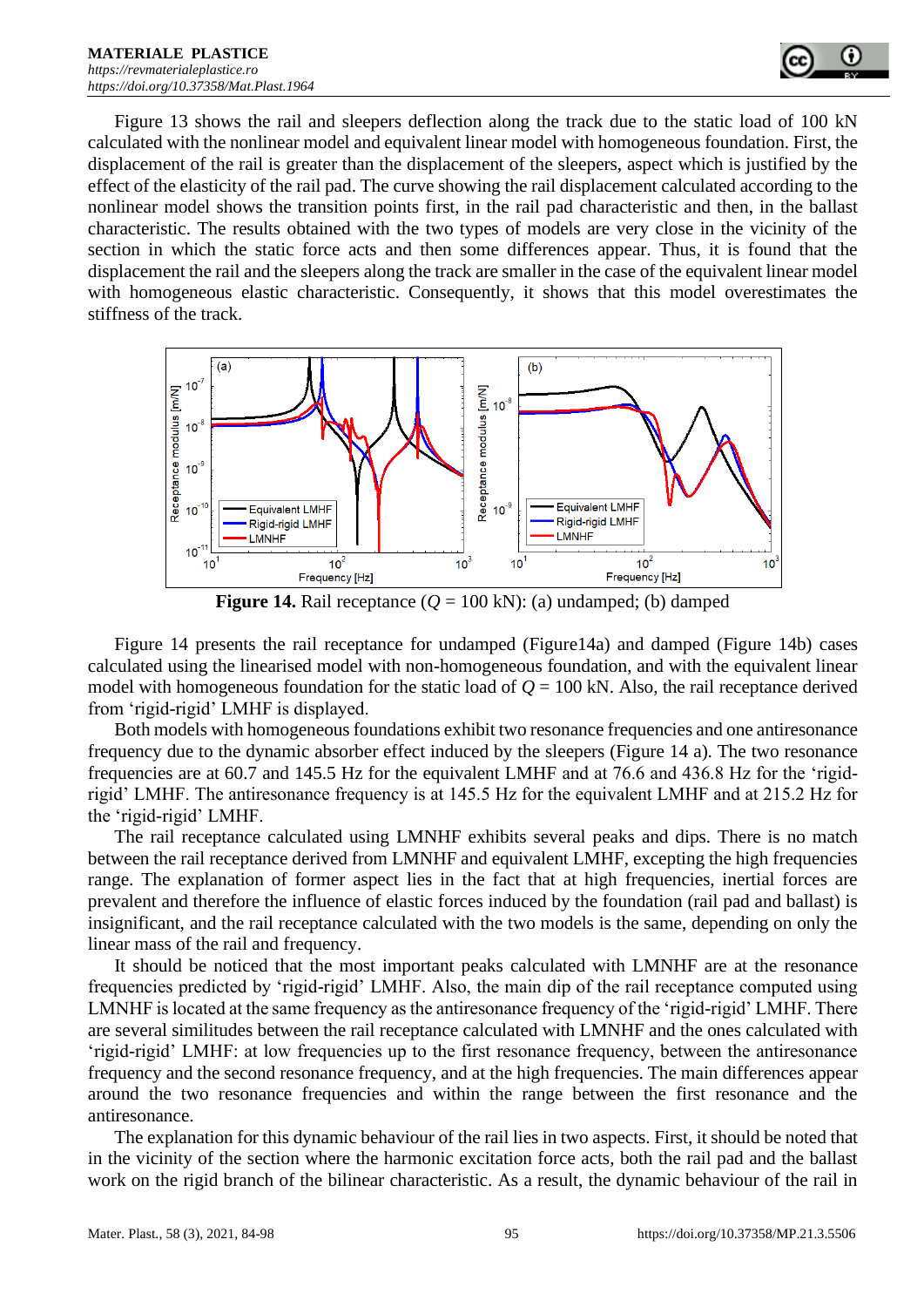

the excitation force section is strongly influenced by the rigid characteristics of the rail pad and the ballast, thus explaining the similarities above signalled. On the other hand, the change in the stiffness of the foundation due to the transition from the rigid to the elastic branch of the rail pad and ballast characteristics determines the reflected waves that change the dynamic behaviour of the rail as described.

Damping reduces the differences between the results delivered with the LMNHF and the "rigid-rigid" LMHF (Figure 14b). However, the differences signalized in the rail receptance diagram when using the equivalent LMHF remain practically unchanged.



**Figure 15.** Rail receptance  $(Q = 50 \text{ kN})$ : (a) undamped; (b) damped

Figure 15 presents the rail receptance for the static load of 50 kN calculated applying the identic methods as above and using the same loss factors for the hysteretic damping. In this case, the distances *l*<sub>1</sub> and *l*<sub>2</sub> are shorter than those calculated when  $Q = 100$  kN, respectively,  $l_1 = 0.426$  m and  $l_2 = 0.126$  m. Also, the elastic layers stiffness of the equivalent LMHF differ:  $k_{1e} = 94.95$  MN/m<sup>2</sup> and  $k_{2e} = 32.78$  $MN/m<sup>2</sup>$ . This time, the rail receptance calculated with LMNHF is higher at low frequencies because the length of the stiff foundation is smaller, and the track becomes more flexible. There are distinct differences between the results obtained with the three models for a wideband frequency.

#### **4. Conclusions**

In this paper, a new track model incorporating the nonlinear elastic characteristics of the rubber rail pad and ballast is presented. The key features of the track model are the bilinear approximation of the nonlinear elastic characteristics and the manner in which the rail response is treated in the sense that it has two components corresponding to the static load due to the weight of the vehicle on the wheel, and the dynamic load caused by the wheel-rail interaction in the presence of unevenness.

The elastic characteristics of the rubber rail pad and ballast are described as nonlinear functions of static load depending on deflection. These nonlinear functions can be implemented in the track model using the bilinear approximation depending on the magnitude of the static load. Subsequently, the equivalent elastic characteristic of the track model is built in terms of uniform load versus rail displacement and three branches of constant stiffness each result. In this way, the track model under a static load is obtained. The nonlinear equations of equilibrium are solved using an iterative algorithm based on the Newton-Raphson method. Calculation of the rail and sleeper deflection allow to identify the position of the transition points between the branches of the equivalent elastic characteristic of the track. Further on, the track model is linearised around the equilibrium position under static load and the linearised model with nonhomogeneous foundation emerges.

Numerical application shows that the dynamic behaviour of the rail in terms of receptance depends on the static load and this dependence cannot be captured using other linear models with homogeneous foundation.

Further research is focused on the implementation of the nonlinear track model into the model of the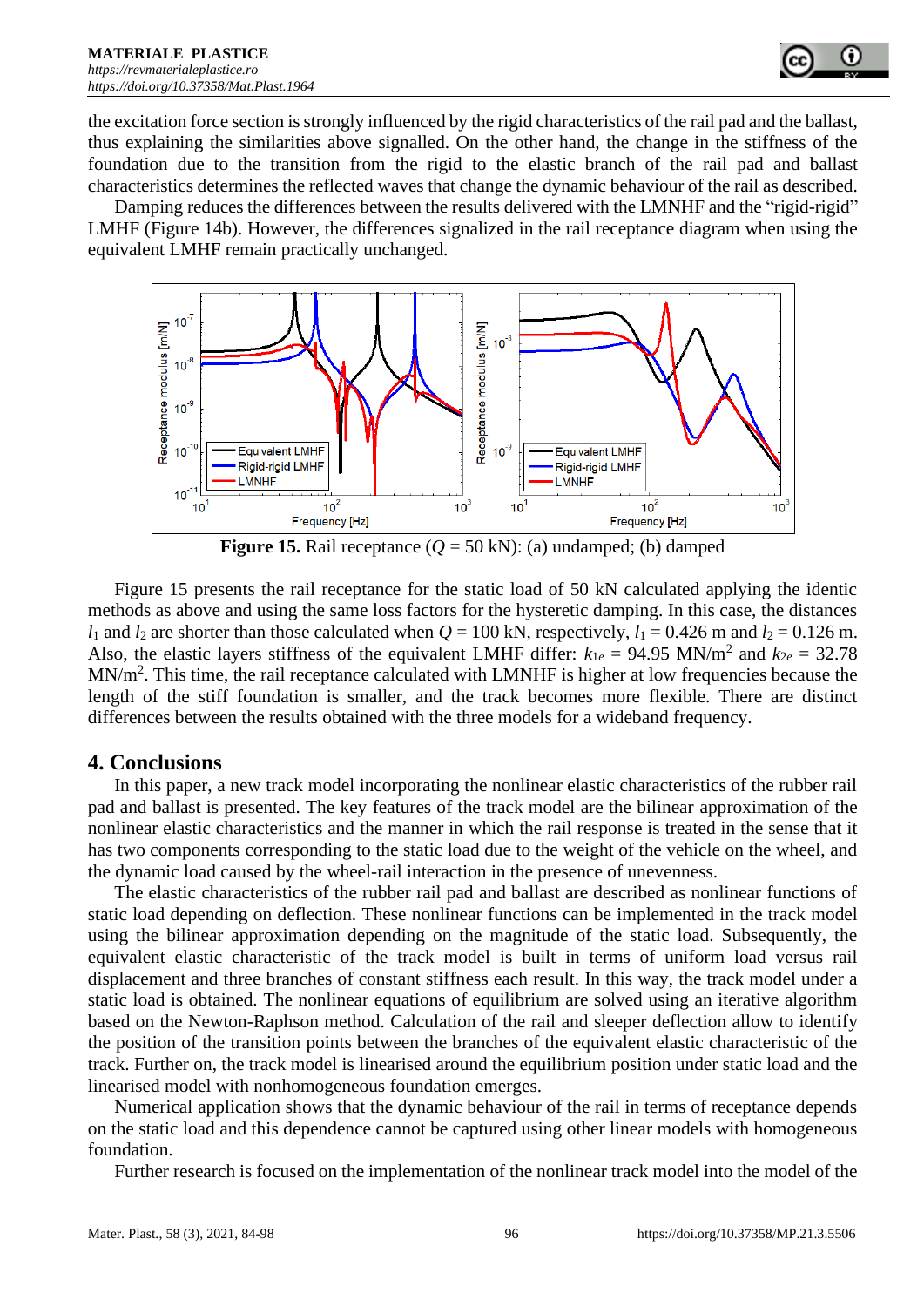

wheel-rail interaction to outline the influence of the elastic characteristic of the rail rubber pad on the wheel-rail vibration.

**Acknowledgments:** Authors express their gratitude Mr. Vasile Andrușcă, C.E.O. of the Promin Prod LTD, for the documentation regarding the rubber rail pad for K-type fastening system.

#### **References**

1.MAZILU, T., The dynamics of an infinite uniform Euler-Bernoulli beam on bilinear viscoelastic foundation under moving loads, *Procedia Engineering*, **199**, 2017, 2561-2566.

2.MAZILU, T., Interaction between moving tandem wheels and an infinite rail with periodic supports - Green's matrices of the track method in stationary reference frame, *Journal of Sound and Vibration*, **401**, 2017, 233-254.

3.ZHAI, W., WANG, K., CAI, C., Fundamentals of vehicle-track coupled dynamics, *Vehicle System Dynamics*, **47**(11), 2009, 1349–1376.

4.ZHANG, X., THOMPSON, D.J., SQUICCIARINI, G., Sound radiation from railway sleepers, *Journal of Sound and Vibration* **369**, 2016, 178-194.

5.CHENG, G., HE, Y., HAN, J., SHENG, X., THOMPSON, D., An investigation into the effect of modelling assumptions on sound power radiated from a high-speed train wheelset, *Journal of Sound and Vibration* **495**, 2021, 115910.

6.MORTENSEN, J. FAURHOLT, J. F., HOVAD, E., WALTHER, J., H., Discrete element modelling of track ballast capturing the true shape of ballast stones, *Powder Technology* **386**, 2021, 144-153.

7.KAEWUNRUEN, S., REMENNIKOV, A. M., Sensitivity analysis of free vibration characteristics of an in-situ railway concrete sleeper to variations of rail pad parameters, *Journal of Sound and Vibration* **298**, 2006, 453-461.

8.SAINZ-AJA, J. A., ISIDRO A. CARRASCALA, I. A., DIEGO FERREÑOA, D., POMBO, J., JOSE A. CASADO, J. A., DIEGO, S., Influence of the operational conditions on static and dynamic stiffness of rail pads, *Mechanics of Materials* **148**, 2020, 103505.

9.CHERKASOV, V., YURKIN, Y., AVDONIN, V., SUNTSOV, D., Self-adhesion X-ray Shielding Composite Material of EPDM Rubber with Barite: Mechanical Properties, *Mater. Plast.,* **57**(1), 2020, 28-36.

10.KISS, I., BACIU, A. M., BORDEASU, I., MICU, L. M., Compressive Strength of Stripes and Flakes of Recycled Polyethylene Terephthalate (PET) Added Concrete, *Mater. Plast.,* **57**(1), 2020, 244-252.

11.XU, L., NIU, L., Effect of Polypropylene Fiber on Frost Resistance of Cemented Soil, *Mater. Plast.* **57(2)** 2020, 78-86.

12.VOICU, A. D., HADAR, A., VLASCEANU, D., TUDOSE, D. I., Vibrational Study of a Helicopter Tail Rotor Blade with Different Polymer Inner Core Materials, *Mater. Plast.,* **57**(2), 2020, 169-178.

13.LIU, B., MIRJALILI, M., VALIPOUR, P., PORZAL, S., NOURBAKHSH, S., Morphology and Mechanical Properties of Polyethylene Terephthalate/Ethylene Propylene Diene Monomer (PET/ EPDM) in the Presence of Nanoclay, *Mater. Plast.,* **57**(3), 2020, 249-259.

14.RAMADAN, I., TANASE, M., Experimental Study Regarding the Influence of Welding Parameters on the Mechanical Behavior of High Density Polyethylene Pipes, *Mater. Plast.,* **57**(4), 2020, 209-215.

15.WU, T.X., THOMPSON, D. J., The Effects of Local Preload on the Foundation Stiffness and Vertical Vibration of Railway Track, *Journal of Sound and Vibration* **219**, 1999, 881–904.

16.REMENNIKOV, A. M., KAEWUNRUEN, S., Determination of dynamic properties of rail pads using an instrumented hammer impact technique, *Acoustics Australia* 33, 2005, 63-67.

17. REMENNIKOV, A. M., KAEWUNRUEN, S., Laboratory measurements of dynamic properties of rail pads under incremental preload, 19<sup>th</sup> Australasian Conference on the Mechanics of Structures and Materials, Nov 29 - Dec 1 2007, Christchurch, New Zealand, Taylor & Francis, 319-324.

18. OREGUI, M., LI, Z., DOLLEVOET, R. An investigation into the modeling of railway fastening, *International Journal of Mechanical Sciences* **92**, 2015, 1-11.